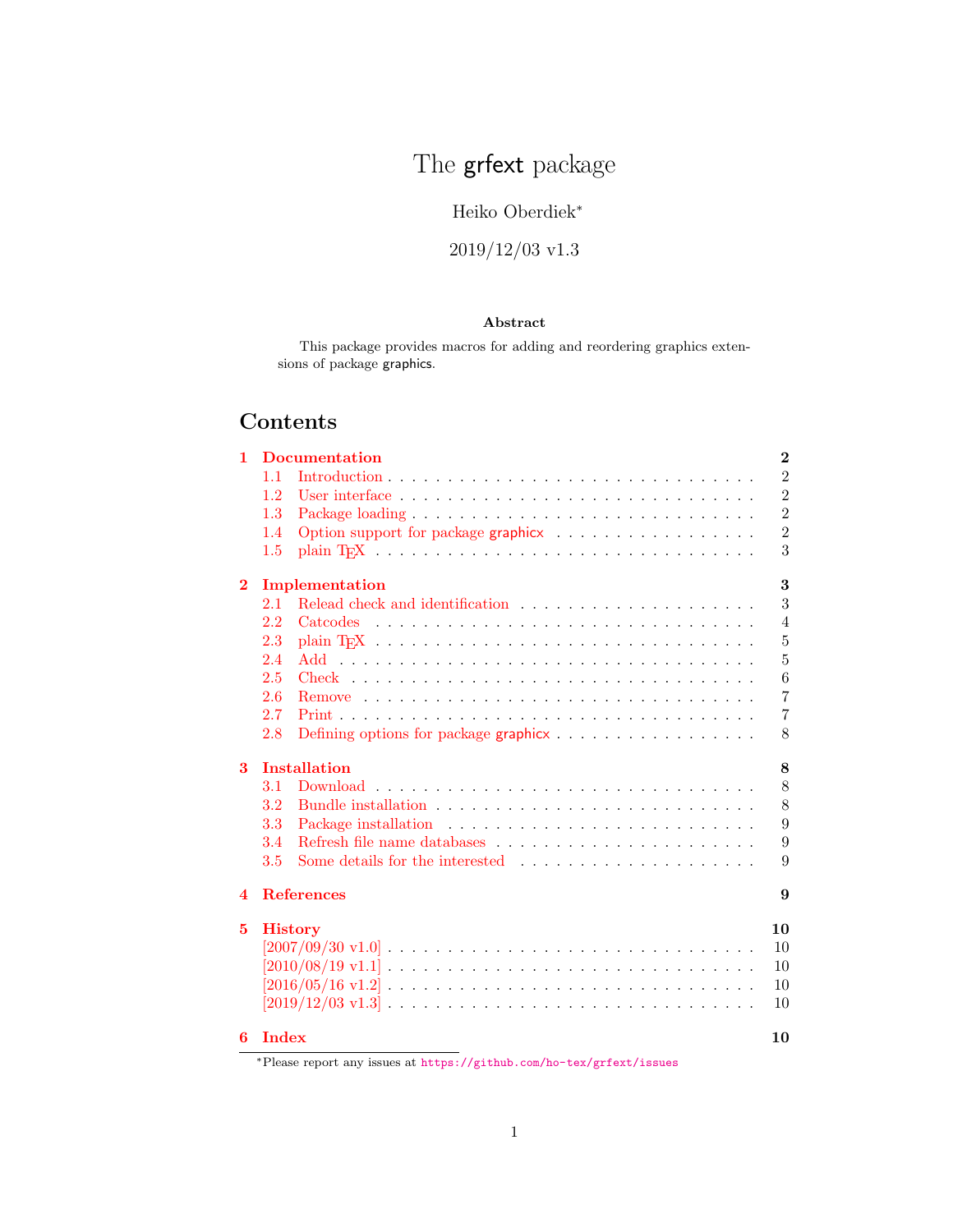## <span id="page-1-0"></span>1 Documentation

### <span id="page-1-1"></span>1.1 Introduction

If you are not familiar with LATEX's graphics bundle, please read its documentation  $grffile [1]$  $grffile [1]$ . The bundle contains two packages for graphics inclusion: graphics and graphicx. The first one is loaded by the second one that adds a key value interface.

Graphics files are included in both cases by macro \includegraphics. The file name extension can be omitted. Then the graphics package goes through a list of known extensions until it finds the graphics file. This extension list is set by \DeclareGraphicsExtensions. The previous contents of the list is overwritten.

## <span id="page-1-2"></span>1.2 User interface

This package grfext provides macros that adds entries to the list or remove them. The list may be empty or even undefined before. It is always defined afterwards, but can be empty (especially after removing entries).

```
\DeltappendGraphicsExtensions * \{ \langle ext\text{-}list \rangle \}\text{PrependGraphics}Extensions \text{* } \{ \text{ext-list} \}
```
The argument  $\langle ext\text{-}list\rangle$  is a comma separated list whose entries are file name extensions including the dot. But first the entries are removed from graphics' extension list to avoid multiple occurences of the same extension.

Then macro \AppendGraphicsExtensions adds the entries after the end of graphics' list, whereas macro \PrependGraphicsExtensions puts them in front of the list. The order matters if a graphics file is available in different acceptable formats. Then the first extension wins.

The star version of these commands only adds an extensions, if a specific graphics rule exists for that extension.

#### <span id="page-1-7"></span> $\verb|\RemoveGraphicsExtensions {|*ext-list*}|$

All occurences of file extensions in  $\langle ext\text{-}list\rangle$  are removed from graphics' extension list.

### <span id="page-1-3"></span>1.3 Package loading

The package does not define any options. It is loaded as usual in LAT<sub>EX</sub>, e.g.:

\usepackage{grfext}

#### <span id="page-1-6"></span>\PrintGraphicsExtensions

Macro \PrintGraphicsExtensions writes the current graphics extensions list in the .log file. The macros described before do this automatically after their operation.

### <span id="page-1-4"></span>1.4 Option support for package graphicx

Package graphicx uses the interface of package keyval in order to specify options for \includegraphics. The options can also be set using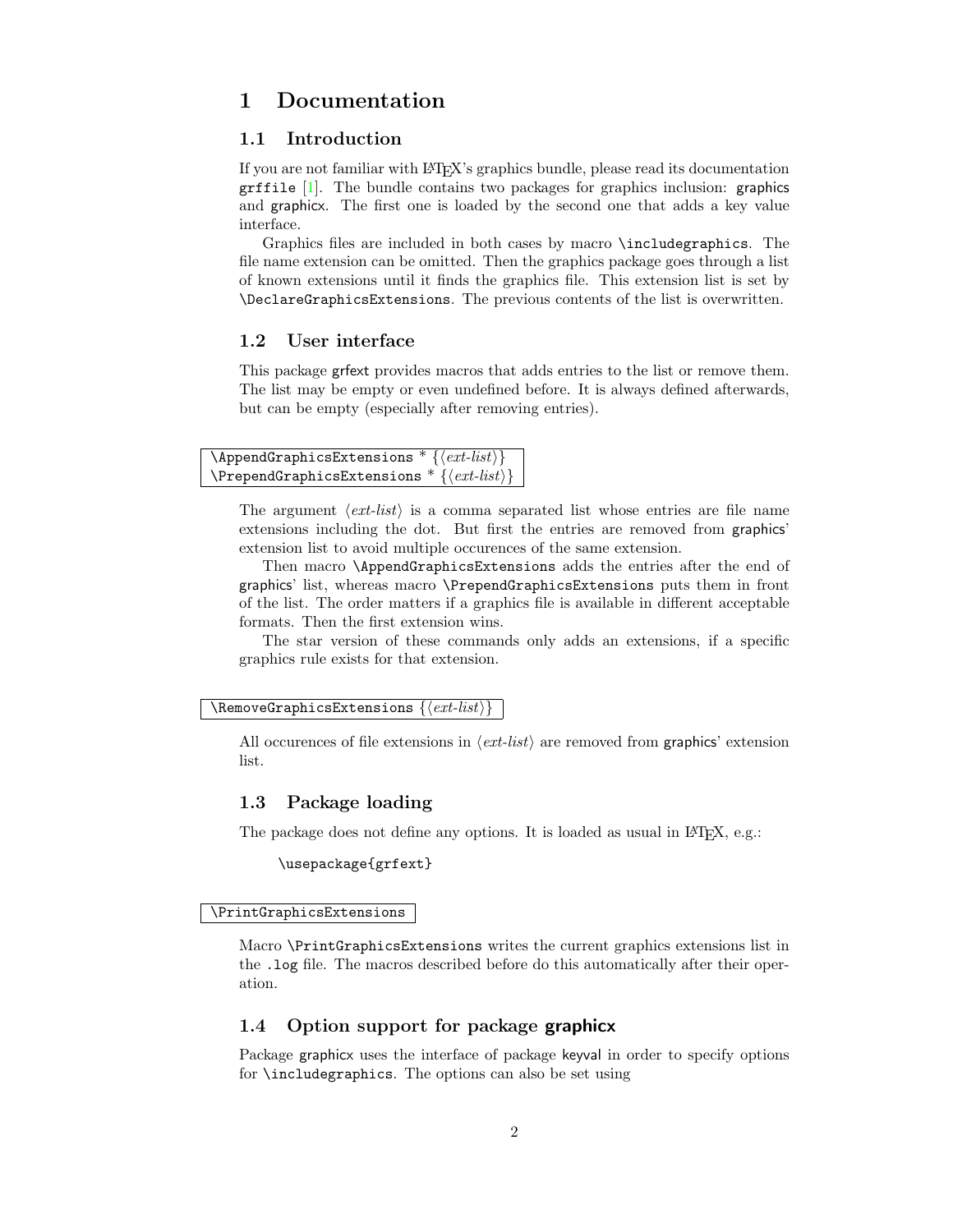$\verb|\setkeys{Gin}{\langle options\rangle}|$ 

The four user macros with the two star forms are available as options in family Gin as well:

```
AppendGraphicsExtensions={\langle ext-list \rangle}
AppendGraphicsExtensions*={\langle ext-list \rangle}
PrependGraphicsExtensions=\{\langle ext\text{-}list \rangle\}PrependGraphicsExtensions*{\langle ext\text{-}list \rangle}
RemoveGraphicsExtensions={\langle ext-list \rangle}
PrintGraphicsExtensions
```
This makes it easier to locally change the extension list for an included graphics, e.g.:

```
\includegraphics[RemoveGraphicsExtensions={.pdf,PDF}]{image}
```
## <span id="page-2-0"></span>1.5 plain  $T_F X$

LATEX's graphics packages can also be used with plain TEX. The necessary basic LATEX macros are defined in miniltx.tex. This package grfext also relies on it. Example:

```
\input miniltx.tex\relax
\def\Gin@driver{pdftex.def}
\input graphicx.sty\relax
\input grfext.sty\relax
\resetatcatcode
```
## <span id="page-2-1"></span>2 Implementation

 $1 \langle *packet$ ackage $\rangle$ 

### <span id="page-2-2"></span>2.1 Relead check and identification

Reload check, especially if the package is not used with L<sup>AT</sup>FX.

<span id="page-2-3"></span>2 \begingroup\catcode61\catcode48\catcode32=10\relax%

```
3 \catcode13=5 % ^^M
4 \endlinechar=13 %
5 \catcode35=6 % #
6 \catcode39=12 % '
7 \catcode44=12 \%,
8 \catcode45=12 % -
9 \catcode46=12 % .
10 \catcode58=12 % :
11 \catcode64=11 % @
12 \catcode123=1 % {
13 \catcode125=2 % }
14 \expandafter\let\expandafter\x\csname ver@grfext.sty\endcsname
15 \ifx\x\relax % plain-TeX, first loading
16 \else
17 \def\empty{}%
18 \ifx\x\empty % LaTeX, first loading,
19 % variable is initialized, but \ProvidesPackage not yet seen
20 \else
21 \expandafter\ifx\csname PackageInfo\endcsname\relax
22 \det\{x\#1\#2\}23 \immediate\write-1{Package #1 Info: #2.}%
```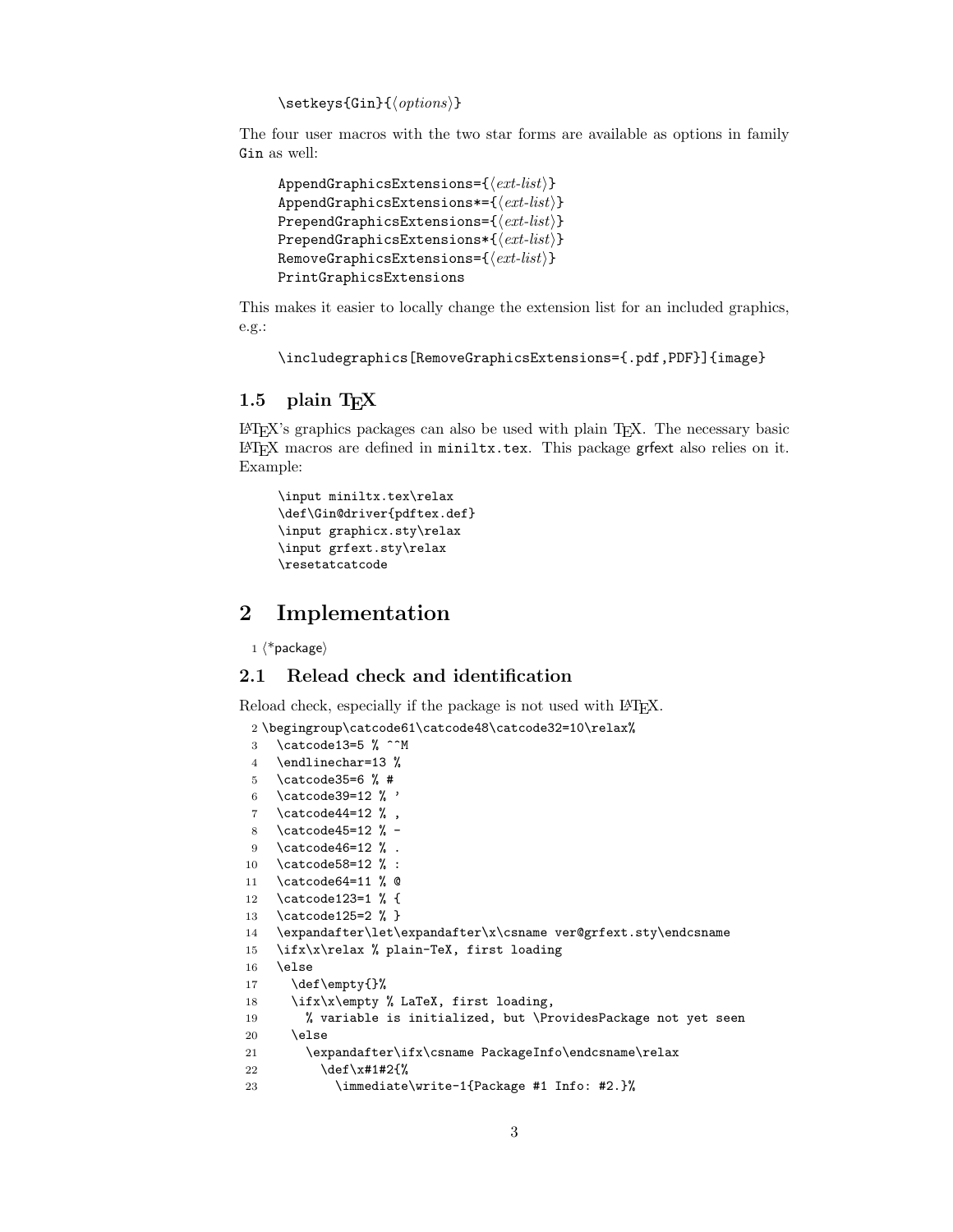<span id="page-3-32"></span>24 }%  $25 \qquad \text{leless}$ 26 \def\x#1#2{\PackageInfo{#1}{#2, stopped}}% 27  $\setminus$ fi 28 \x{grfext}{The package is already loaded}% 29 \aftergroup\endinput \fi  $31 \quad \text{if}$ 

<span id="page-3-34"></span><span id="page-3-2"></span>\endgroup%

Package identification:

<span id="page-3-3"></span>\begingroup\catcode61\catcode48\catcode32=10\relax%

```
34 \catcode13=5 % ^^M
35 \endlinechar=13 %
36 \catcode35=6 % #
37 \catcode39=12 % '
38 \catcode40=12 % (
39 \catcode41=12 % )
40 \catcode44=12 \%,
41 \catcode45=12 % -
42 \catcode46=12 % .
43 \catcode47=12 % /
44 \catcode58=12 % :
45 \catcode64=11 % @
46 \catcode91=12 % [
47 \catcode93=12 % ]
48 \catcode123=1 % {
49 \catcode125=2 % }
50 \expandafter\ifx\csname ProvidesPackage\endcsname\relax
51 \def\x#1#2#3[#4]{\endgroup
52 \immediate\write-1{Package: #3 #4}%
53 \xdef#1{#4}%
54 }%
55 \else
56 \def\x#1#2[#3]{\endgroup
57 #2[{#3}]%
58 \ifx#1\@undefined
59 \xdef#1{#3}%
60 \overline{\text{f}i}61 \iint x #1\relax62 \xdef#1{#3}%
63 \overline{\phantom{a}} \fi
64 }%
65 \fi
66 \expandafter\x\csname ver@grfext.sty\endcsname
67 \ProvidesPackage{grfext}%
68 [2019/12/03 v1.3 Manage graphics extensions (HO)]%
```
### <span id="page-3-36"></span><span id="page-3-33"></span><span id="page-3-30"></span><span id="page-3-25"></span><span id="page-3-1"></span><span id="page-3-0"></span>2.2 Catcodes

<span id="page-3-19"></span>\begingroup\catcode61\catcode48\catcode32=10\relax%

- <span id="page-3-20"></span>\catcode13=5 % ^^M
- <span id="page-3-28"></span>\endlinechar=13 %
- <span id="page-3-21"></span>\catcode123=1 % {
- <span id="page-3-22"></span>\catcode125=2 % }
- <span id="page-3-23"></span>\catcode64=11 % @
- <span id="page-3-37"></span>\def\x{\endgroup
- <span id="page-3-26"></span>\expandafter\edef\csname grfext@AtEnd\endcsname{%
- <span id="page-3-29"></span>77 \endlinechar=\the\endlinechar\relax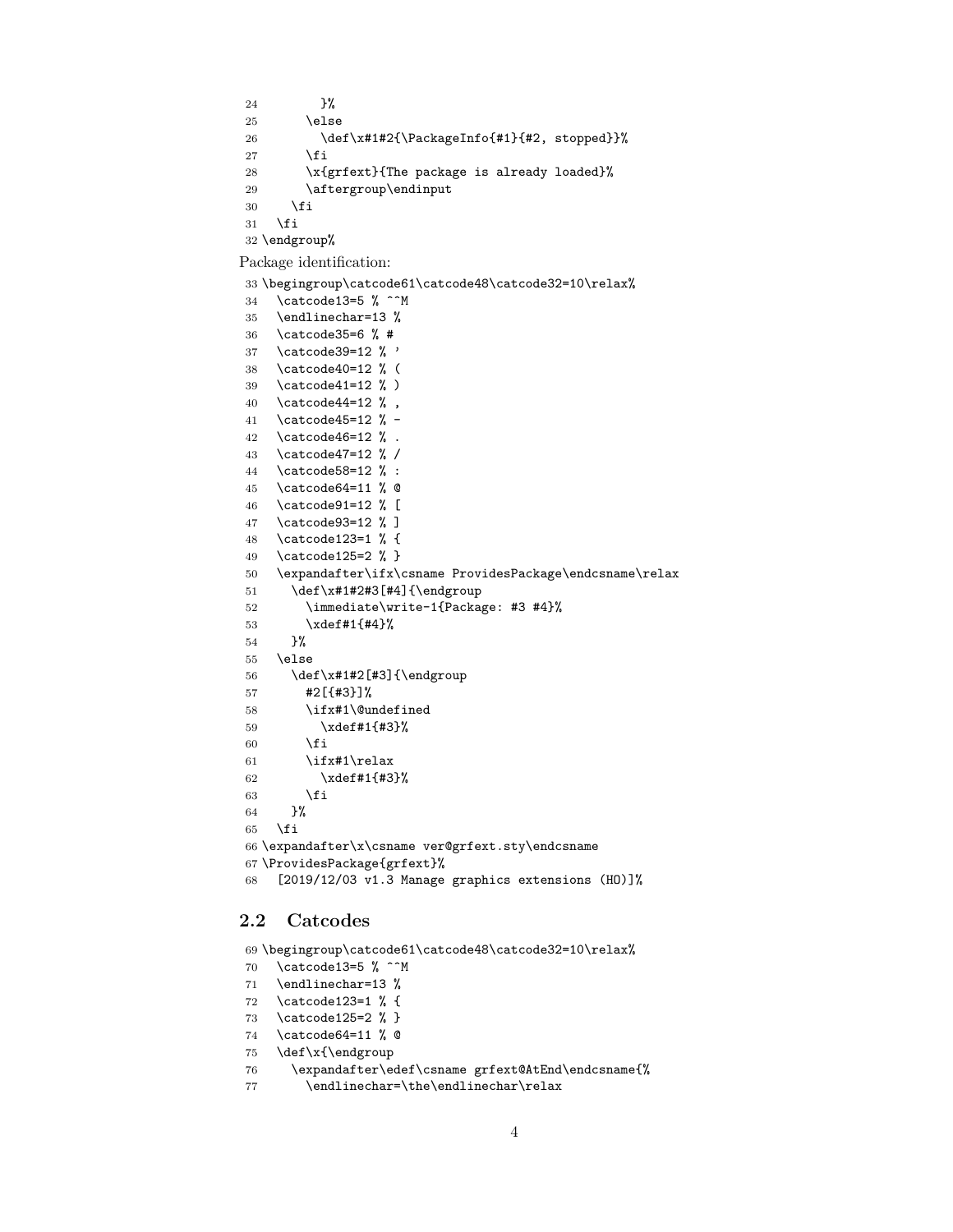```
78 \catcode13=\the\catcode13\relax
79 \catcode32=\the\catcode32\relax
80 \catcode35=\the\catcode35\relax
81 \catcode61=\the\catcode61\relax
82 \catcode64=\the\catcode64\relax
83 \catcode123=\the\catcode123\relax
84 \catcode125=\the\catcode125\relax
85 }%
86 }%
87 \x\catcode61\catcode48\catcode32=10\relax%
88 \catcode13=5 % ^^M
89 \endlinechar=13 %
90 \catcode35=6 % #
91 \catcode64=11 % @
92 \catcode123=1 % {
93 \catcode125=2 % }
94 \def\TMP@EnsureCode#1#2{%
95 \edef\grfext@AtEnd{%
96 \grfext@AtEnd
97 \catcode#1=\the\catcode#1\relax
98 }%
99 \catcode#1=#2\relax
100 }
101 \TMP@EnsureCode{42}{12}% *
102 \TMP@EnsureCode{44}{12}% ,
103 \TMP@EnsureCode{47}{12}% /
104 \TMP@EnsureCode{58}{12}% :
105 \TMP@EnsureCode{60}{12}% <
106 \TMP@EnsureCode{62}{12}% >
107 \TMP@EnsureCode{91}{12}% [
108 \TMP@EnsureCode{93}{12}% ]
109 \edef\grfext@AtEnd{\grfext@AtEnd\noexpand\endinput}
```
## <span id="page-4-42"></span><span id="page-4-41"></span><span id="page-4-40"></span><span id="page-4-39"></span><span id="page-4-38"></span><span id="page-4-37"></span><span id="page-4-36"></span><span id="page-4-35"></span><span id="page-4-29"></span><span id="page-4-28"></span><span id="page-4-24"></span><span id="page-4-23"></span><span id="page-4-22"></span><span id="page-4-0"></span>2.3 plain  $T_F X$

<span id="page-4-3"></span> $\text{N}$ expandtwoargs Requirement is miniltx.tex, but we need also  $\text{ETr}X$ 's  $\text{Q}$ expandtwoargs.

```
110 \@ifundefined{@expandtwoargs}{%
111 \def\@expandtwoargs#1#2#3{%
112 \edef\reserved@a{\noexpand#1{#2}{#3}}%
113 \reserved@a
114 }%
115 }{}
```
## <span id="page-4-1"></span>2.4 Add

<span id="page-4-8"></span>\AppendGraphicsExtensions

```
116 \newcommand*{\AppendGraphicsExtensions}{%
117 \@ifundefined{Gin@extensions}{%
118 \let\Gin@extensions\@empty
119 }{}%
120 \@ifstar{\grfext@Append\grfext@Check}{\grfext@Append\grfext@@Add}%
121 }%
```
<span id="page-4-27"></span>\grfext@Append

\def\grfext@Append#1#2{%

```
123 \let\grfext@Print\@gobble
```
- <span id="page-4-30"></span>\edef\grfext@next{%
- <span id="page-4-26"></span>\noexpand\grfext@Add\noexpand#1{%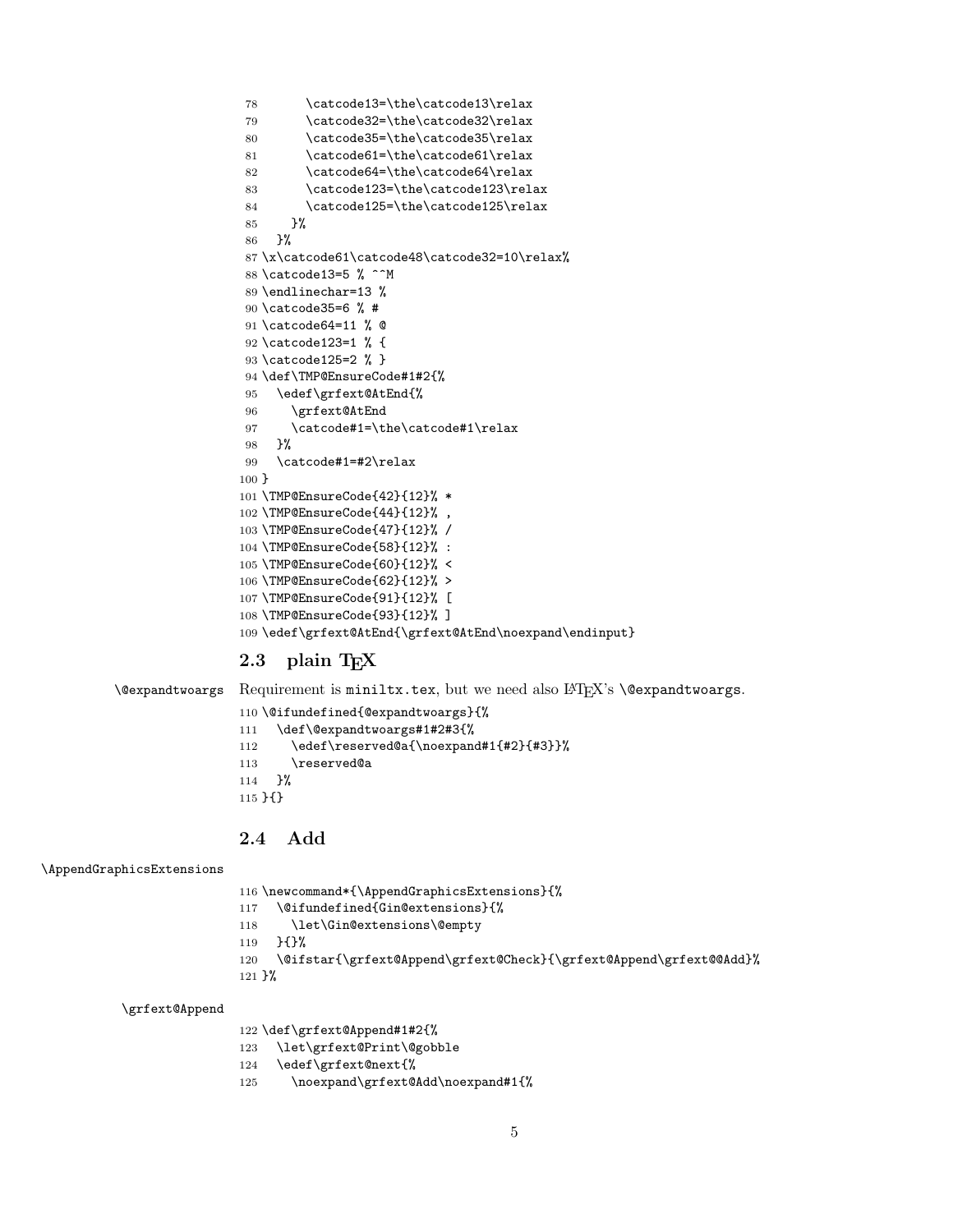- <span id="page-5-1"></span>126 \zap@space#2 \@empty
- <span id="page-5-13"></span>127 }{\noexpand\Gin@extensions,}{}%
- }%
- <span id="page-5-25"></span>\grfext@next
- <span id="page-5-18"></span>\let\grfext@Print\grfext@@Print
- <span id="page-5-12"></span>\grfext@Print\AppendGraphicsExtensions
- }

#### <span id="page-5-31"></span>\PrependGraphicsExtensions

- <span id="page-5-30"></span>\newcommand\*{\PrependGraphicsExtensions}{%
- <span id="page-5-10"></span>\@ifundefined{Gin@extensions}{%
- <span id="page-5-2"></span>\let\Gin@extensions\@empty
- }{}%
- <span id="page-5-9"></span>\@ifstar{\grfext@Prepend\grfext@Check}{\grfext@Prepend\grfext@@Add}%
- }%

#### <span id="page-5-28"></span>\grfext@Prepend

- \def\grfext@Prepend#1#2{%
- <span id="page-5-8"></span>\let\grfext@Print\@gobble
- <span id="page-5-26"></span>\edef\grfext@next{%
- <span id="page-5-20"></span>\noexpand\grfext@Add\noexpand#1{%
- <span id="page-5-3"></span>143 \zap@space#2 \@empty
- <span id="page-5-14"></span>144 }{}{,\noexpand\Gin@extensions}%
- }%
- <span id="page-5-27"></span>\grfext@next
- <span id="page-5-19"></span>\let\grfext@Print\grfext@@Print
- <span id="page-5-29"></span>\grfext@Print\PrependGraphicsExtensions
- }

#### <span id="page-5-21"></span>\grfext@Add

 \def\grfext@Add#1#2{% #1{#2}% }

#### <span id="page-5-17"></span>\grfext@@Add

<span id="page-5-32"></span><span id="page-5-15"></span><span id="page-5-4"></span>

|            | 153 \def\grfext@@Add#1#2#3{%   |
|------------|--------------------------------|
| 154        | \RemoveGraphicsExtensions{#1}% |
| 155        | \ifx\Gin@extensions\@empty     |
| 156        | \def\Gin@extensions{#1}%       |
| 157        | \else                          |
| 158        | \edef\Gin@extensions{#2#1#3}%  |
| 159        | \fi                            |
| $160 \;$ } |                                |

## <span id="page-5-16"></span><span id="page-5-0"></span>2.5 Check

```
\grfext@Check
```
<span id="page-5-24"></span><span id="page-5-23"></span><span id="page-5-11"></span><span id="page-5-7"></span><span id="page-5-6"></span><span id="page-5-5"></span>

|     | 161 \def\grfext@Check#1{%                  |
|-----|--------------------------------------------|
| 162 | \let\grfext@tmp\@empty                     |
| 163 | \@for\grfext@ext:=#1\do{%                  |
| 164 | \@ifundefined{Gin@rule@\grfext@ext}{%      |
| 165 | ን የአ                                       |
| 166 | \ifx\grfext@tmp\@empty                     |
| 167 | \let\grfext@tmp\grfext@ext                 |
| 168 | \else                                      |
| 169 | \edef\grfext@tmp{\grfext@tmp,\grfext@ext}% |
| 170 | \fi                                        |
|     |                                            |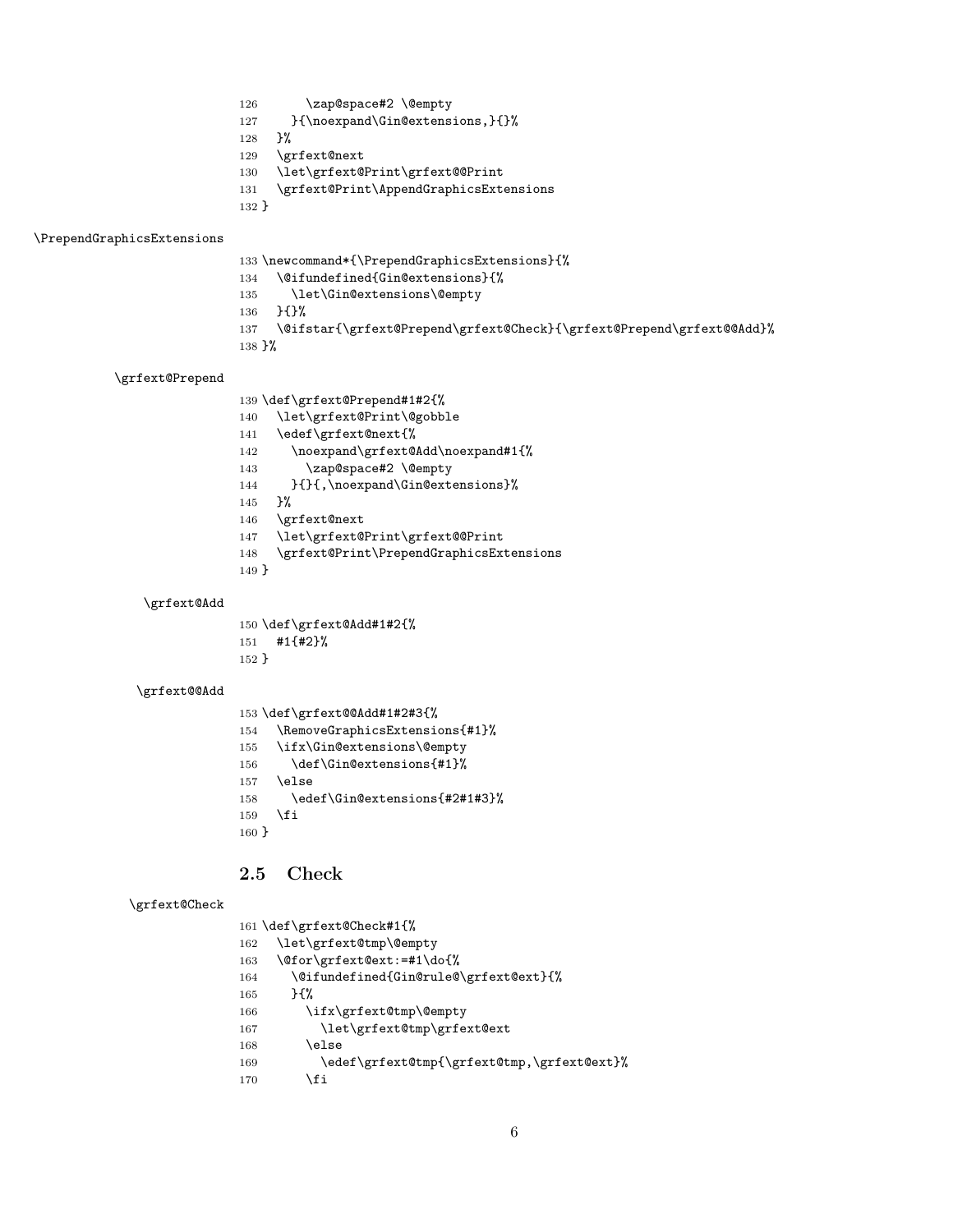<span id="page-6-16"></span><span id="page-6-15"></span><span id="page-6-14"></span><span id="page-6-3"></span> }% }% \ifx\grfext@tmp\@empty 174 \def\grfext@next##1##2{}% \else \edef\grfext@next{% 177 \noexpand\grfext@@Add{\grfext@tmp}% }% \fi \grfext@next }

## <span id="page-6-17"></span><span id="page-6-0"></span>2.6 Remove

#### <span id="page-6-29"></span>\RemoveGraphicsExtensions

```
182 \newcommand*{\RemoveGraphicsExtensions}[1]{%
```
<span id="page-6-7"></span> \@ifundefined{Gin@extensions}{% 184 \def\Gin@extensions{}%

```
185 }{%
186 \edef\grfext@tmp{\zap@space#1 \@empty}%
187 \@for\grfext@ext:=\grfext@tmp\do{%
188 \def\grfext@next{%
189 \let\grfext@tmp\Gin@extensions
190 \@expandtwoargs
191 \@removeelement\grfext@ext\Gin@extensions\Gin@extensions
192 \ifx\grfext@tmp\Gin@extensions
193 \let\grfext@next\relax
194 \qquad \qquad \fi
195 \grfext@next
196 }%
197 \grfext@next
198 }%
199 }%
200 \grfext@Print\RemoveGraphicsExtensions
201 }
```
## <span id="page-6-22"></span><span id="page-6-21"></span><span id="page-6-20"></span><span id="page-6-1"></span>2.7 Print

<span id="page-6-30"></span>\RequirePackage{infwarerr}[2007/09/09]

<span id="page-6-28"></span>\PrintGraphicsExtensions

<span id="page-6-23"></span> \def\PrintGraphicsExtensions{% \grfext@Print\PrintGraphicsExtensions }

<span id="page-6-24"></span>\grfext@Print

\def\grfext@Print#1{%

<span id="page-6-26"></span><span id="page-6-25"></span><span id="page-6-13"></span><span id="page-6-8"></span><span id="page-6-2"></span> \@PackageInfo{grfext}{% Graphics extension search list:\MessageBreak \@ifundefined{Gin@extensions}{% <unavailable>% }{% [\Gin@extensions]% }\MessageBreak \string#1% }% }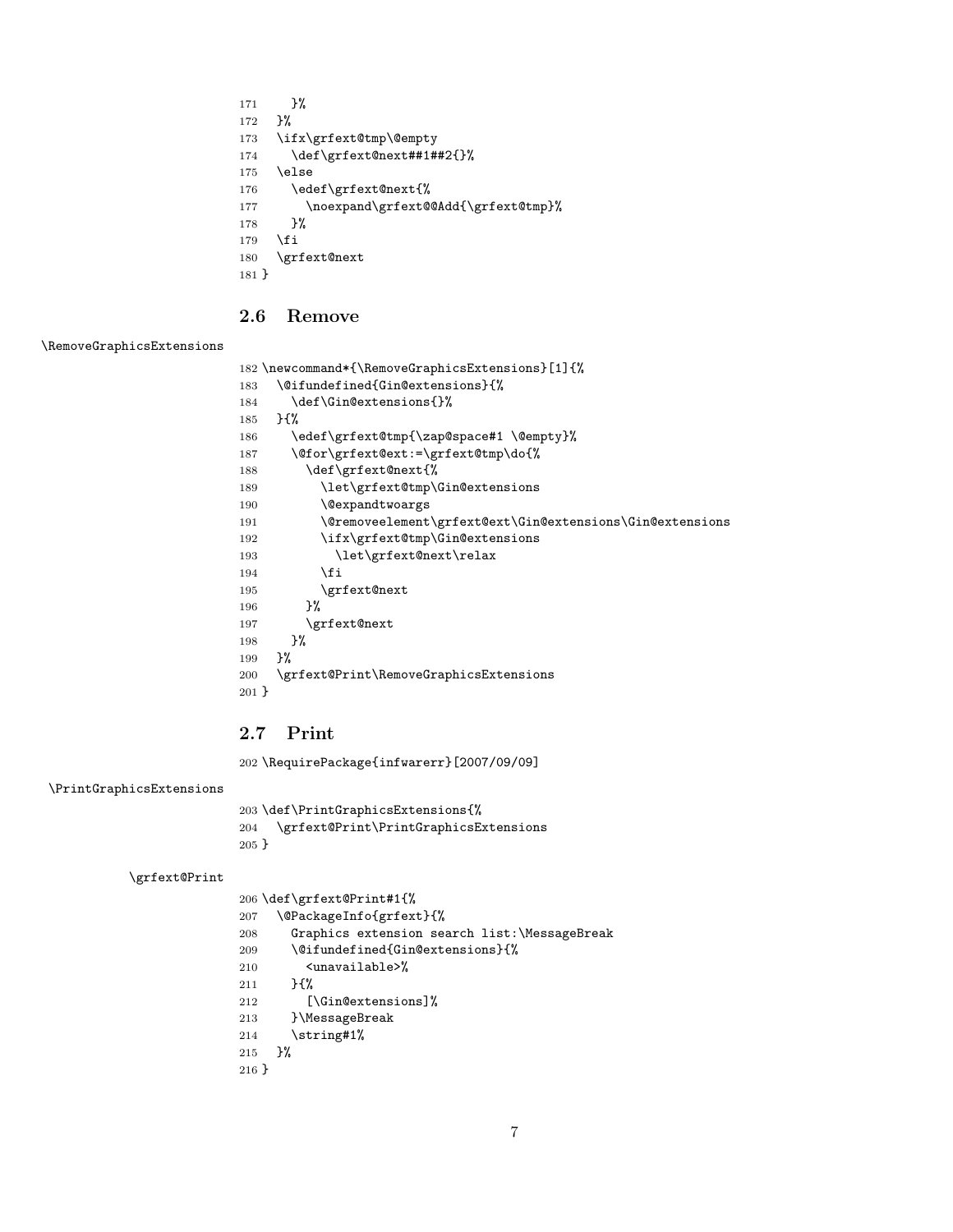<span id="page-7-9"></span><span id="page-7-7"></span>217 \let\grfext@@Print\grfext@Print

### <span id="page-7-0"></span>2.8 Defining options for package graphicx

```
218 \RequirePackage{kvdefinekeys}[2010/03/01]
219 \kv@define@key{Gin}{AppendGraphicsExtensions}{%
220 \AppendGraphicsExtensions{#1}%
221 }
222 \kv@define@key{Gin}{AppendGraphicsExtensions*}{%
223 \AppendGraphicsExtensions*{#1}%
224 }
225 \kv@define@key{Gin}{PrependGraphicsExtensions}{%
226 \PrependGraphicsExtensions{#1}%
227 }
228 \kv@define@key{Gin}{PrependGraphicsExtensions*}{%
229 \PrependGraphicsExtensions*{#1}%
230 }
231 \kv@define@key{Gin}{RemoveGraphicsExtensions}{%
232 \RemoveGraphicsExtensions{#1}%
233 }
234 \kv@define@key{Gin}{PrintGraphicsExtensions}[]{%
235 \PrintGraphicsExtensions
236 }
237 \grfext@AtEnd%
238 \langle/package\rangle
```
## <span id="page-7-19"></span><span id="page-7-18"></span><span id="page-7-15"></span><span id="page-7-14"></span><span id="page-7-8"></span><span id="page-7-1"></span>3 Installation

### <span id="page-7-2"></span>3.1 Download

**Package.** This package is available on  $CTAN^1$  $CTAN^1$ :

[CTAN:macros/latex/contrib/grfext/grfext.dtx](https://ctan.org/tex-archive/macros/latex/contrib/grfext/grfext.dtx) The source file.

[CTAN:macros/latex/contrib/grfext/grfext.pdf](https://ctan.org/tex-archive/macros/latex/contrib/grfext/grfext.pdf) Documentation.

Bundle. All the packages of the bundle 'grfext' are also available in a TDS compliant ZIP archive. There the packages are already unpacked and the documentation files are generated. The files and directories obey the TDS standard.

[CTAN:install/macros/latex/contrib/grfext.tds.zip](http://mirrors.ctan.org/install/macros/latex/contrib/grfext.tds.zip)

TDS refers to the standard "A Directory Structure for TEX Files" ([CTAN:pkg/](http://ctan.org/pkg/tds) [tds](http://ctan.org/pkg/tds)). Directories with texmf in their name are usually organized this way.

### <span id="page-7-3"></span>3.2 Bundle installation

Unpacking. Unpack the grfext.tds.zip in the TDS tree (also known as texmf tree) of your choice. Example (linux):

unzip grfext.tds.zip -d "/texmf

<span id="page-7-4"></span><sup>1</sup>[CTAN:pkg/grfext](http://ctan.org/pkg/grfext)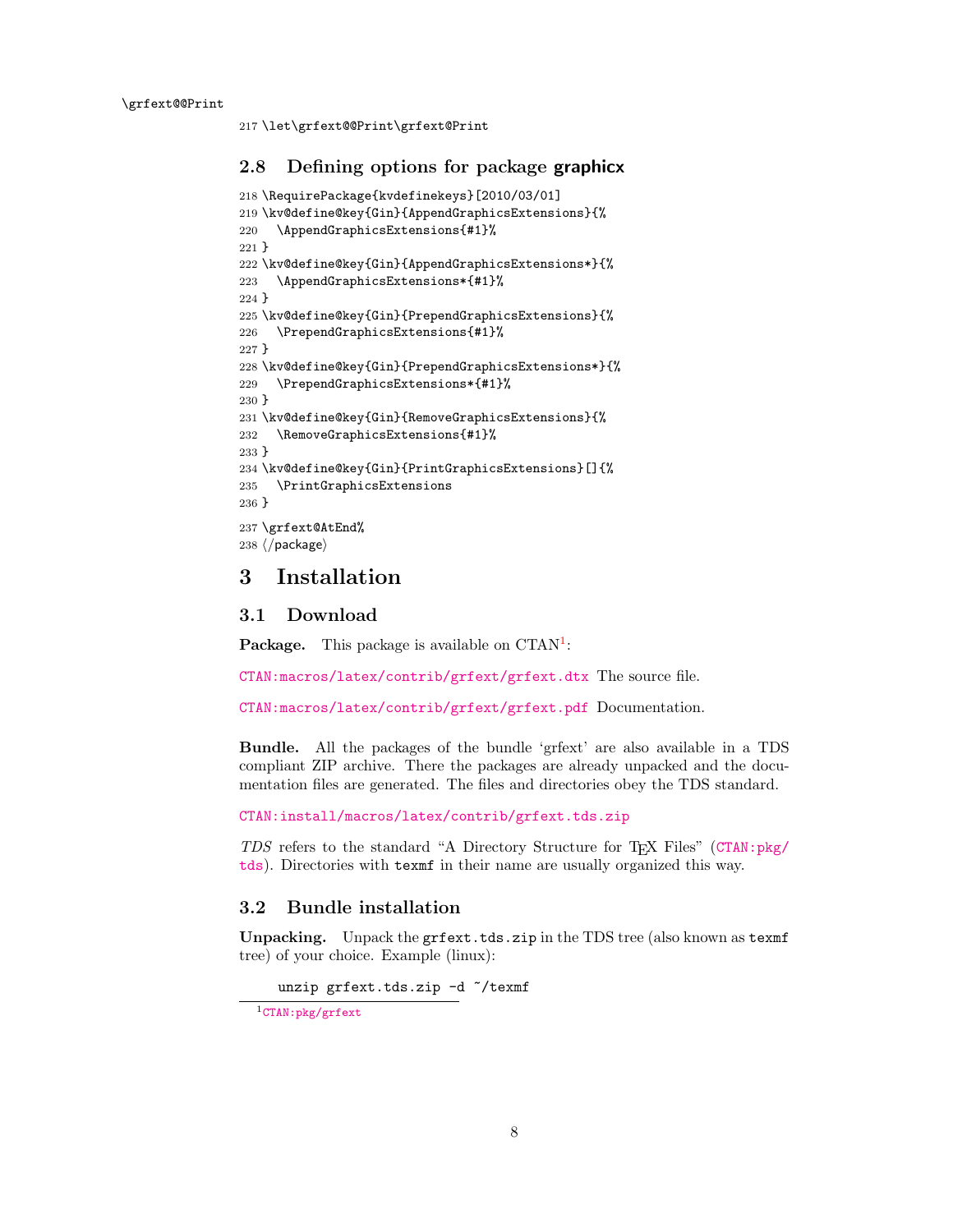#### <span id="page-8-0"></span>3.3 Package installation

Unpacking. The .dtx file is a self-extracting docstrip archive. The files are extracted by running the  $.$ dtx through plain T<sub>E</sub>X:

tex grfext.dtx

TDS. Now the different files must be moved into the different directories in your installation TDS tree (also known as texmf tree):

```
\texttt{grfext.sty} \rightarrow \texttt{tex/latex/grfext/grfext.sty}grfext.pdf → doc/latex/grfext/grfext.pdf
grfext. dt x \rightarrow source/lates/grfext/grfext. dt x
```
If you have a docstrip.cfg that configures and enables docstrip's TDS installing feature, then some files can already be in the right place, see the documentation of docstrip.

### <span id="page-8-1"></span>3.4 Refresh file name databases

If your T<sub>E</sub>X distribution  $(TEX\text{ Live}, \text{mikTrX}, \ldots)$  relies on file name databases, you must refresh these. For example, TEX Live users run texhash or mktexlsr.

### <span id="page-8-2"></span>3.5 Some details for the interested

Unpacking with LAT<sub>E</sub>X. The .dtx chooses its action depending on the format:

plain T<sub>E</sub>X: Run docstrip and extract the files.

LATEX: Generate the documentation.

If you insist on using  $L^2T_FX$  for docstrip (really, docstrip does not need  $L^2T_FX$ ), then inform the autodetect routine about your intention:

```
latex \let\install=y\input{grfext.dtx}
```
Do not forget to quote the argument according to the demands of your shell.

Generating the documentation. You can use both the .dtx or the .drv to generate the documentation. The process can be configured by the configuration file ltxdoc.cfg. For instance, put this line into this file, if you want to have A4 as paper format:

\PassOptionsToClass{a4paper}{article}

An example follows how to generate the documentation with pdfI4T<sub>F</sub>X:

```
pdflatex grfext.dtx
makeindex -s gind.ist grfext.idx
pdflatex grfext.dtx
makeindex -s gind.ist grfext.idx
pdflatex grfext.dtx
```
## <span id="page-8-3"></span>4 References

<span id="page-8-4"></span>[1] David Carlisle, Sebastian Rahtz: The graphics package; 2006/02/20 v1.0o; [CTAN:macros/latex/required/graphics/graphics.dtx](https://ctan.org/tex-archive/macros/latex/required/graphics/graphics.dtx).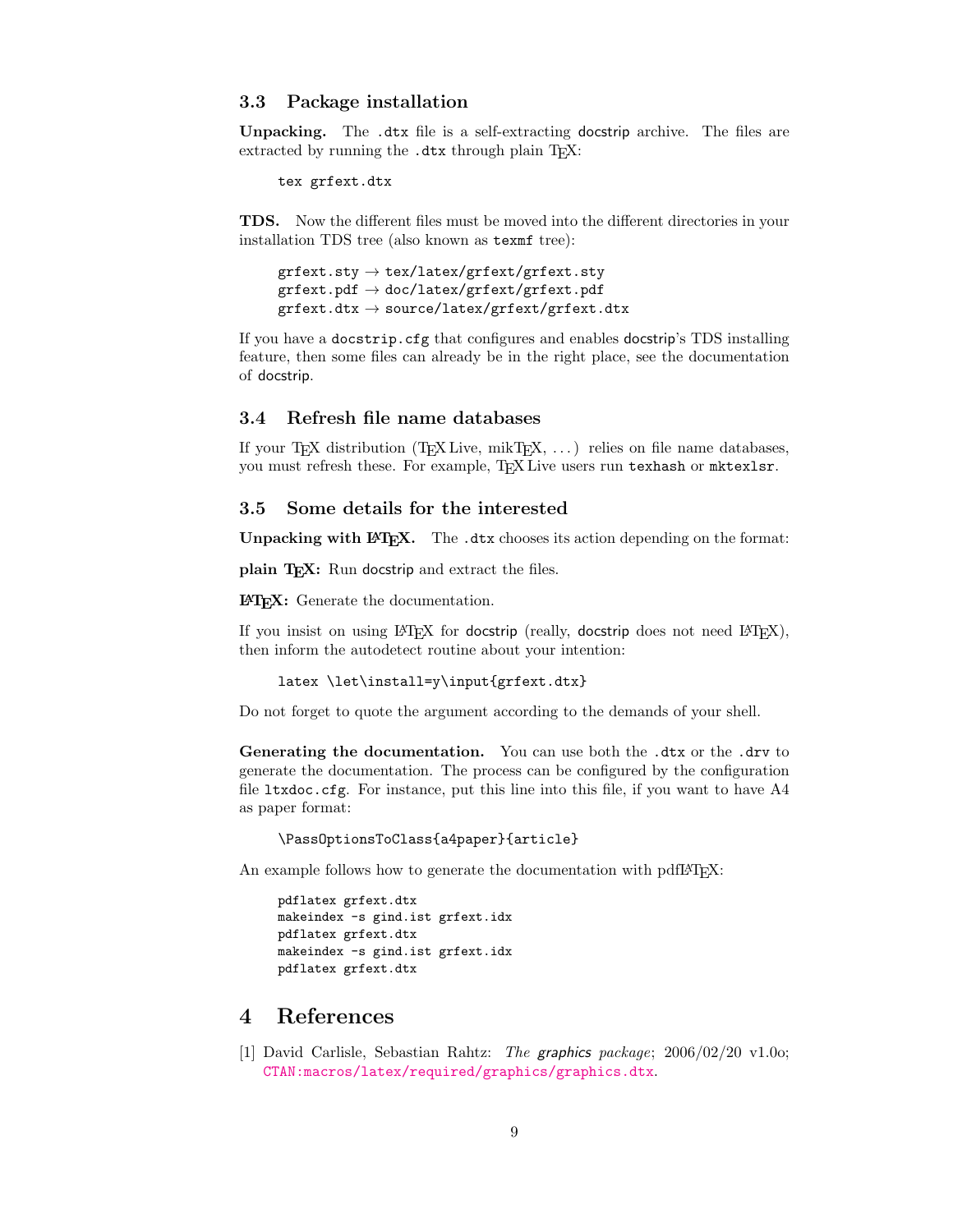## <span id="page-9-0"></span>5 History

## <span id="page-9-1"></span> $[2007/09/30 v1.0]$

• First public version.

## <span id="page-9-2"></span>[2010/08/19 v1.1]

• User macros are also made available as keyval options for package graphicx.

## <span id="page-9-3"></span>[2016/05/16 v1.2]

• Documentation updates.

## <span id="page-9-4"></span> $[2019/12/03 \text{ v}1.3]$

• Documentation updates.

## <span id="page-9-5"></span>6 Index

Numbers written in italic refer to the page where the corresponding entry is described; numbers underlined refer to the code line of the definition; plain numbers refer to the code lines where the entry is used.

| <b>Symbols</b>                                            | $\end{i}$ redlinechar  4, 35, 71, 77, 89                          |
|-----------------------------------------------------------|-------------------------------------------------------------------|
| $\text{QPackageInfo} \dots \dots \dots \dots \dots \ 207$ |                                                                   |
| $\text{Cempty}$ 118, 126,                                 | G                                                                 |
| 135, 143, 155, 162, 166, 173, 186                         | \Gin@extensions                                                   |
| $\text{Qevpandtwoargs}$ 110, 190                          | $\ldots$ 118, 127, 135, 144, 155,                                 |
|                                                           | 156, 158, 184, 189, 191, 192, 212                                 |
| $\qquad$ Qgobble  123, 140                                | \grfext@@Add  120, 137, <u>153</u> , 177                          |
| $\texttt{\textbackslash} 120, 137$                        | \grfext@@Print  130, 147, 217                                     |
| $\setminus$ Cifundefined                                  | $\sqrt{25, 142, 150}$                                             |
| $\ldots$ 110, 117, 134, 164, 183, 209                     | $\sqrt{grfext@Append \ldots \ldots \ldots \ldots \frac{120, 122}$ |
| $\text{Vermoveelement}$ 191                               | $\sqrt{grfext0AtEnd}$ 95, 96, 109, 237                            |
| 58                                                        | \grfext@Check  120, 137, 161                                      |
|                                                           | \grfext@ext 163, 164, 167, 169, 187, 191                          |
| A                                                         | \grfext@next  124, 129, 141, 146,                                 |
| $\after group \dots \dots \dots \dots \dots$<br>-29       | 174, 176, 180, 188, 193, 195, 197                                 |
| \AppendGraphicsExtensions                                 | $\sqrt{grfext}$ OPrepend  137, 139                                |
| $\ldots$ 2, 116, 131, 220, 223                            | \grfext@Print  123, 130, 131,                                     |
| $\mathbf C$                                               | 140, 147, 148, 200, 204, 206, 217                                 |
| \catcode 2, 3, 5, 6, 7, 8, 9, 10, 11, 12,                 | $\sqrt{grfext0tmp}$ 162, 166, 167,                                |
| 13, 33, 34, 36, 37, 38, 39, 40, 41,                       | 169, 173, 177, 186, 187, 189, 192                                 |
| 42, 43, 44, 45, 46, 47, 48, 49, 69,                       |                                                                   |
| 70, 72, 73, 74, 78, 79, 80, 81, 82,                       | L                                                                 |
| 83, 84, 87, 88, 90, 91, 92, 93, 97, 99                    |                                                                   |
| \csname $\ldots \ldots \ldots$ 14, 21, 50, 66, 76         | 18, 21, 50, 58, 61, 155, 166, 173, 192                            |
|                                                           | $\lambda$ 23, 52                                                  |
| D                                                         |                                                                   |
|                                                           | K                                                                 |
|                                                           | \kv@define@key                                                    |
| E                                                         | $\ldots$ 219, 222, 225, 228, 231, 234                             |
|                                                           |                                                                   |
| $\end{math}$ canonic $\ldots \ldots 14, 21, 50, 66, 76$   | М                                                                 |
| $\end{imput}$ 29, 109                                     | $\text{MessageBreak} \dots \dots \dots \dots 208, 213$            |